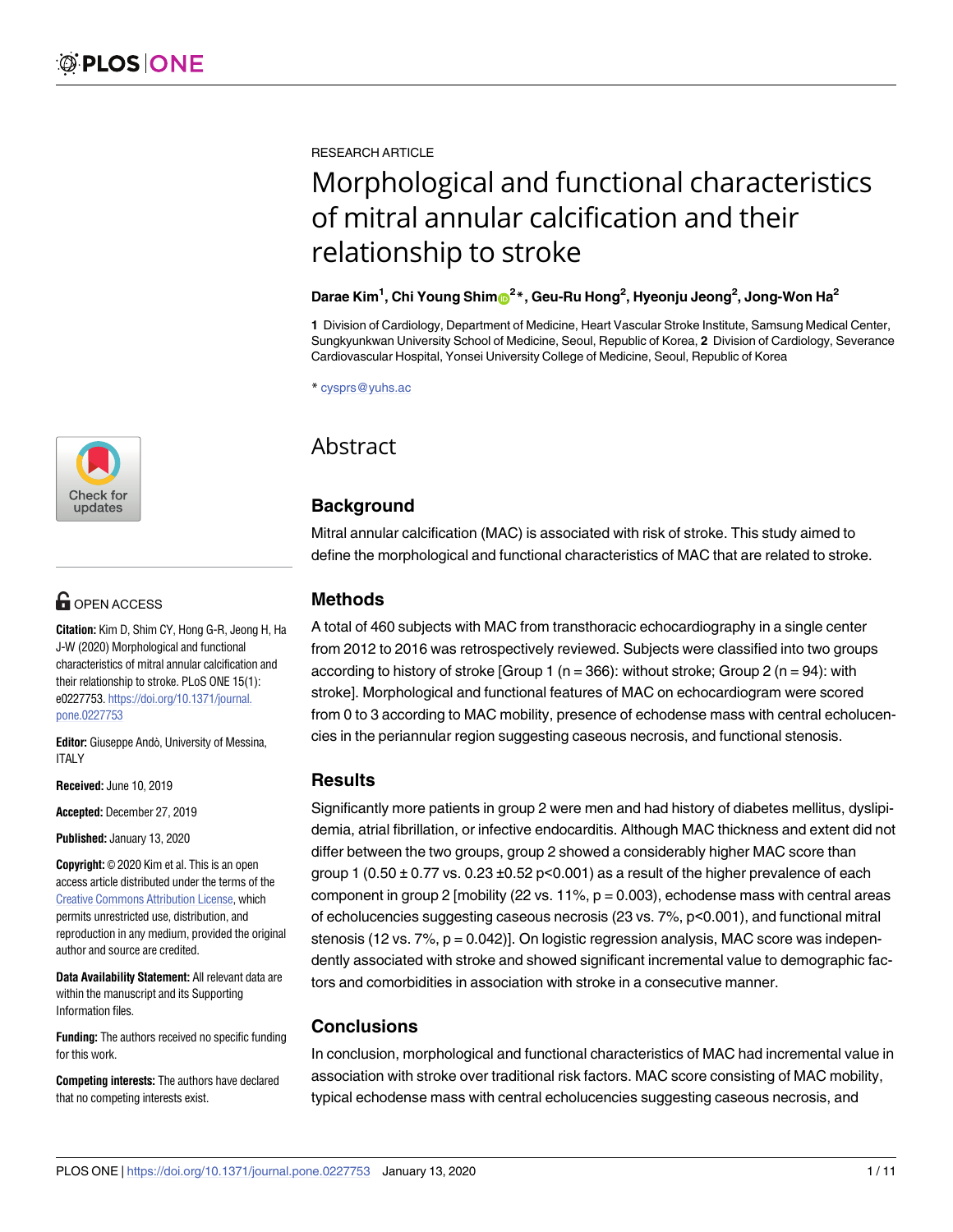<span id="page-1-0"></span>functional mitral stenosis was independently associated with stroke. MAC with high-risk features may act as a source of stroke or more potent composite surrogate markers for strokerelated risk factors.

# **Introduction**

Mitral annular calcification (MAC) is a chronic degenerative process of the fibrous skeleton of the mitral ring [[1](#page-8-0)]. MAC was considered a benign, incidental finding in elderly women and those with chronic kidney disease [\[2,3\]](#page-8-0). However, growing evidence shows that MAC is associated with cardiovascular morbidity and mortality [[4–9](#page-8-0)]. Previous cohort studies suggested that MAC was associated with stroke  $[10-12]$ . MAC was independently associated with aortic atheroma and coronary artery disease [\[13](#page-9-0),[14](#page-9-0)]. The MESA study showed a strong correlation between atrial fibrillation and MAC and increased risk of atrial fibrillation in patients with MAC progression [\[15,16](#page-9-0)]. In addition, MAC is suggested as a possible nidus for infective endocarditis and associated vegetation that would increase risk of stroke [[17](#page-9-0)]. Some studies, however, suggest an association between MAC and stroke as resulting from shared risk factors [\[18,19](#page-9-0)].

In this study, we hypothesized that MAC associated with stroke would have distinctive characteristics compared to quiescent, benign MAC. Therefore, we aimed to explore if structural and functional characteristics of MAC are associated with stroke and suggest high-risk features as scores to facilitate risk stratification for stroke in MAC patients.

# **Materials and methods**

#### **Study population**

The study population comprised 460 patients with incidentally diagnosed MAC from transthoracic echocardiography from 2012 to 2016 from Severance Cardiovascular Hospital, Seoul, Korea. To define characteristics of MAC associated with stroke, patients were classified into two groups according to previous history of stroke [Group 1 ( $n = 366$ ): without stroke; Group 2  $(n = 94)$ : with stroke]. Pertinent clinical data were obtained retrospectively from electronic medical records. Patients with severe aortic stenosis or rheumatic valve disease were excluded from this analysis. Clinical medical history was based on medical records including history of stroke, infective endocarditis, hypertension, diabetes mellitus, atrial fibrillation, dyslipidemia, hypertrophic cardiomyopathy, end stage renal disease, coronary artery disease, and congestive heart failure. Stroke was defined as rapidly developed clinical signs of focal neurological deficit lasting 24 hours or leading to death with no evidence of other than vascular origin [[20](#page-9-0)]. History of infective endocarditis was defined as previous images of vegetation and medical records that satisfied Duke Criteria. Blood pressure and plasma laboratory results were acquired on the same day as echocardiography. Estimated glomerular filtration rate was calculated using the Modification of Diet in Renal Disease Study equation [[21](#page-9-0)]. Patients were classified into two groups according to previous history of stroke to compare morphological and functional characteristics of MAC in patients with or without stroke. All strokes occurred within 3 years prior to echocardiography. The Institutional Review Board of Severance Hospital approved the research.

# **Echocardiography**

All patients underwent comprehensive two-dimensional echocardiography with Doppler. Chamber size and diastolic function were assessed according to current guidelines [[22](#page-9-0),[23\]](#page-9-0).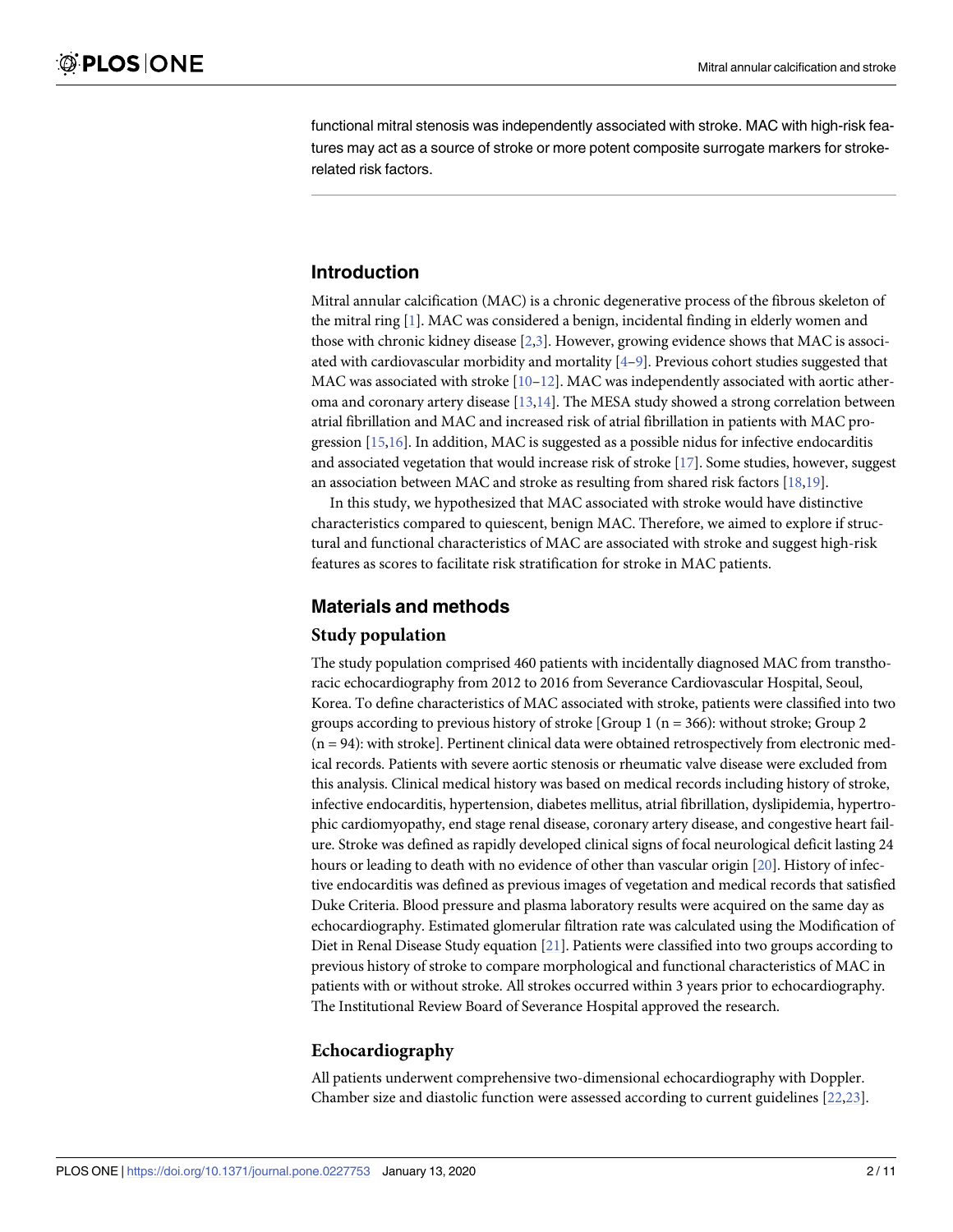<span id="page-2-0"></span>MAC was defined as an intense echocardiographic-producing structure with highly reflective characteristics that was located at the junction of the atrioventricular groove and the posterior or anterior mitral leaflet on parasternal long axis, apical 4- or 2-chamber, or parasternal short axis view, as described in previous study [\[11,18](#page-9-0)]. Characteristics of MAC were assessed comprehensively on the basis of five parameters–thickness, extent of MAC, presence of mobility, presence of typical echodense mass with central areas of echolucencies suggesting caseous necrosis, and functional stenosis. The thickness of MAC was measured from the leading anterior to the trailing posterior edge at its greatest width [\[18\]](#page-9-0). Extent of MAC was assessed by involvement of the posterior or anterior annulus only or bilateral annuli. Mobility of MAC was defined as any portion of MAC with independent mobility from the mitral annulus. Caseous necrosis of MAC was defined as in previous studies–large, round, echodense mass with smooth borders situated in the periannular region, without acoustic shadowing artifacts and containing central areas of echolucencies resembling liquefaction [\[24,25\]](#page-9-0). Continuous-wave Doppler was used to measure peak and mean transvalvular mitral gradients across the mitral valve to determine presence of functional stenosis. Functional mitral stenosis was diagnosed if increased transvalvular mean gradient ( $>$  5 mmHg) was associated with MAC without severely restricted leaflet tips [\[26\]](#page-9-0). [Fig](#page-3-0) 1 shows representative echocardiographic images of MAC in patients with or without previous history of stroke. Characteristics of MAC were scored according to presence of typical echodense mass with central areas of echolucencies suggesting caseous necrosis, mobility, and functional mitral stenosis (from minimal 0 to maximal 3 points).

### **Statistical analysis**

Clinical and echocardiographic characteristics were compared between groups 1 and 2. Continuous variables were recorded as mean  $\pm$  SD and categorical variables were reported as frequency and percentage. Differences between two groups were analyzed by Student's t-test for continuous variables and chi square test for categorical variables. Normality was evaluated using the Shapiro-Wilk W test. Sex and comorbidities including hypertension, diabetes, dyslipidemia, atrial fibrillation, a history of infective endocarditis, and MAC characteristics were included in multivariate models. Incremental value was assessed by comparing the global  $\chi$ 2 value for each model. A two-sided P value *<* 0.05 was accepted as indicating statistical significance. All data were analyzed using SPSS version 22.0 (SPSS, Chicago, IL).

# **Results**

#### **Clinical characteristics**

[Table](#page-3-0) 1 shows the baseline clinical characteristics of patients. Group 2 had a higher incidence of male patients, and patients were more likely to have diabetes mellitus, dyslipidemia, atrial fibrillation and a history of infective endocarditis compared to group 1. Mean age and blood pressure did not differ between the two groups. Mean value of eGFR and prevalence of end stage renal diseases were similar in the two groups.

# **Echocardiographic characteristics**

[Table](#page-4-0) 2 displays echocardiographic characteristics in the two groups. Left ventricular chamber size, ejection fraction, mass index, and left atrial volume index did not differ between the two groups. Group 2 showed a tendency of higher E/e' that did not reach statistical significance. In terms of the morphological and functional characteristics of MAC, thickness and extent of MAC were similar between the two groups. Features of MAC in group 2, however, were more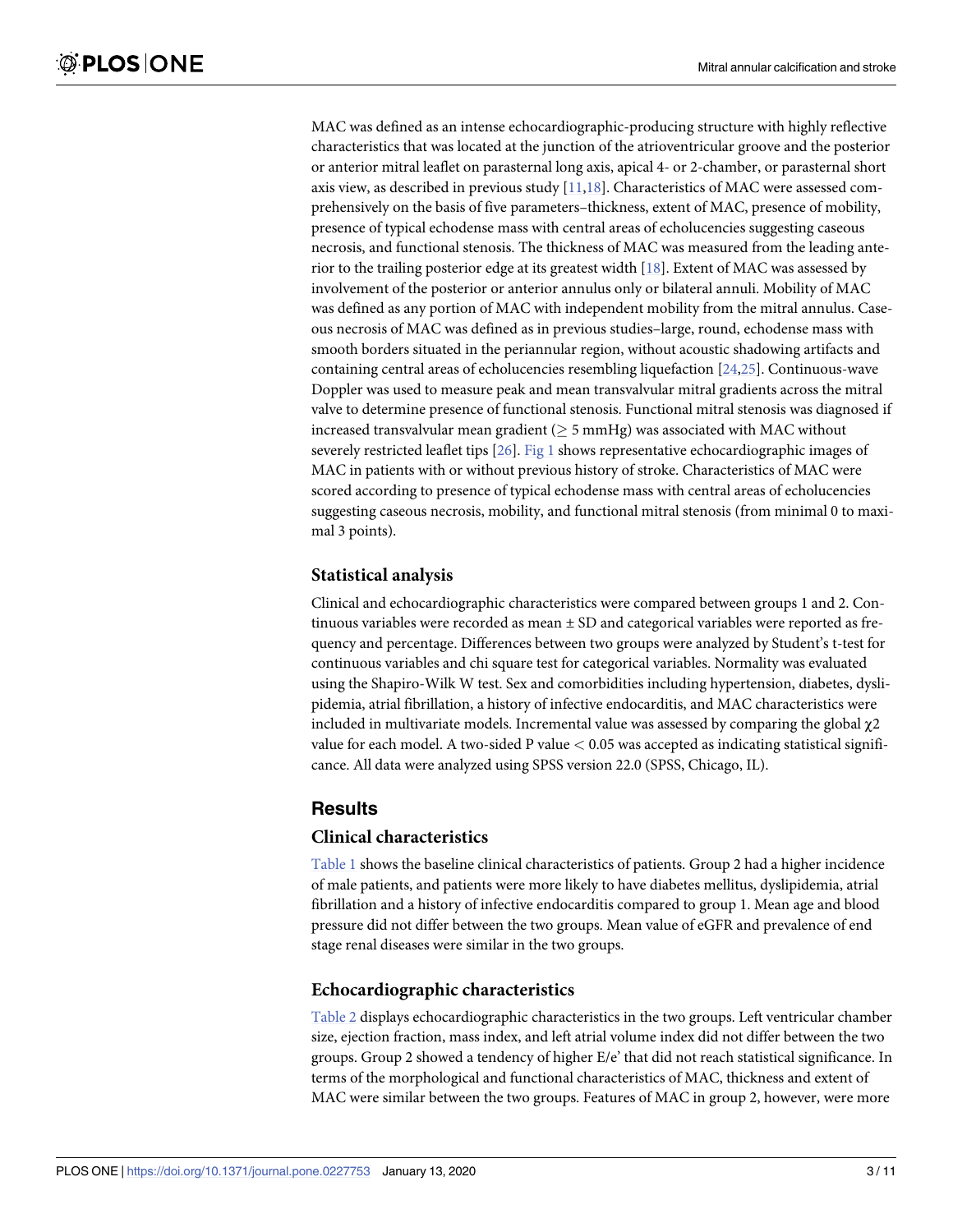<span id="page-3-0"></span>

**[Fig](#page-2-0) 1. Representative cases. A)** MAC in a patient without previous history of stroke: MAC is encircling the posterior mitral annulus without a mobile component, caseous necrosis, or functional stenosis. The MAC score of the patient is 0. **B)** MAC in a patient with previous history of stroke: Extent of MAC is similar to that in patient A; however, caseous necrosis of MAC (large, round, echodense mass with central areas of echoucencies) is noted at the posterior mitral annulus. The MAC score of the patient is 1. The arrow indicates caseous necrosis of MAC. **C)** MAC in a patient with previous of history of stroke: MAC is encircling the posterior annulus and has an attached mobile component. The MAC score of the patient is 1. The arrow indicates mobile components of MAC. **D)** MAC in a patient with previous of history of stroke: Flow acceleration is observed across the MV, and MAC is the encircling posterior annulus. Doppler image shows increased MDPG (5.7 mmHg, HR: 50 bpm). The MAC score of the patient is 1.

<https://doi.org/10.1371/journal.pone.0227753.g001>

frequently accompanied with the presence of mobility (15% vs. 8%,  $p = 0.031$ ), typical echodense mass with central echolucencies suggesting caseous necrosis (24% vs. 7%, p*<*0.001), and functional mitral stenosis (13% vs. 7%,  $p = 0.042$ ) than MAC in group 1, as shown in [Table](#page-4-0) 2.

|                                          | Group 1        | Group 2        | p-value |  |
|------------------------------------------|----------------|----------------|---------|--|
|                                          | $(n = 366)$    | $(n = 94)$     |         |  |
| Age, year                                | $74 \pm 11$    | $75 \pm 10$    | 0.244   |  |
| Men, $n$ $(\%)$                          | 123(34)        | 46(49)         | 0.005   |  |
| Body mass index, kg/m <sup>2</sup>       | $23.0 \pm 4.2$ | $23.8 \pm 3.7$ | 0.666   |  |
| Systolic blood pressure, mmHg            | $136 \pm 23$   | $138 \pm 21$   | 0.279   |  |
| Diastolic blood pressure, mmHg           | $73 \pm 13$    | $73 \pm 15$    | 0.645   |  |
| Pulse pressure, mmHg                     | $62 \pm 19$    | $65 \pm 19$    | 0.198   |  |
| Hypertension, n (%)                      | 297(81)        | 82 (88)        | 0.065   |  |
| Diabetes mellitus, n (%)                 | 152(42)        | 49 (52)        | 0.042   |  |
| Dyslipidemia, n (%)                      | 165(45)        | 57(61)         | 0.005   |  |
| Hypertrophic cardiomyopathy, n (%)       | 21(6)          | 9(10)          | 0.124   |  |
| Atrial fibrillation, n (%)               | 89 (24)        | 33(35)         | 0.025   |  |
| Coronary artery disease n (%)            | 111(30)        | 30(32)         | 0.199   |  |
| Congestive heart failure, n (%)          | 16(4)          | 5(5)           | 0.434   |  |
| History of infective endocarditis, n (%) | 2(0.5)         | 5(5)           | 0.005   |  |
| End-stage renal disease, n (%)           | 73 (19)        | 18(19)         | 0.519   |  |
| Estimated GFR, ml/min/1.73m <sup>2</sup> | $48 \pm 29$    | $43 \pm 28$    | 0.267   |  |

#### **[Table](#page-2-0) 1. Baseline characteristics.**

GFR, glomerular filtration rate

<https://doi.org/10.1371/journal.pone.0227753.t001>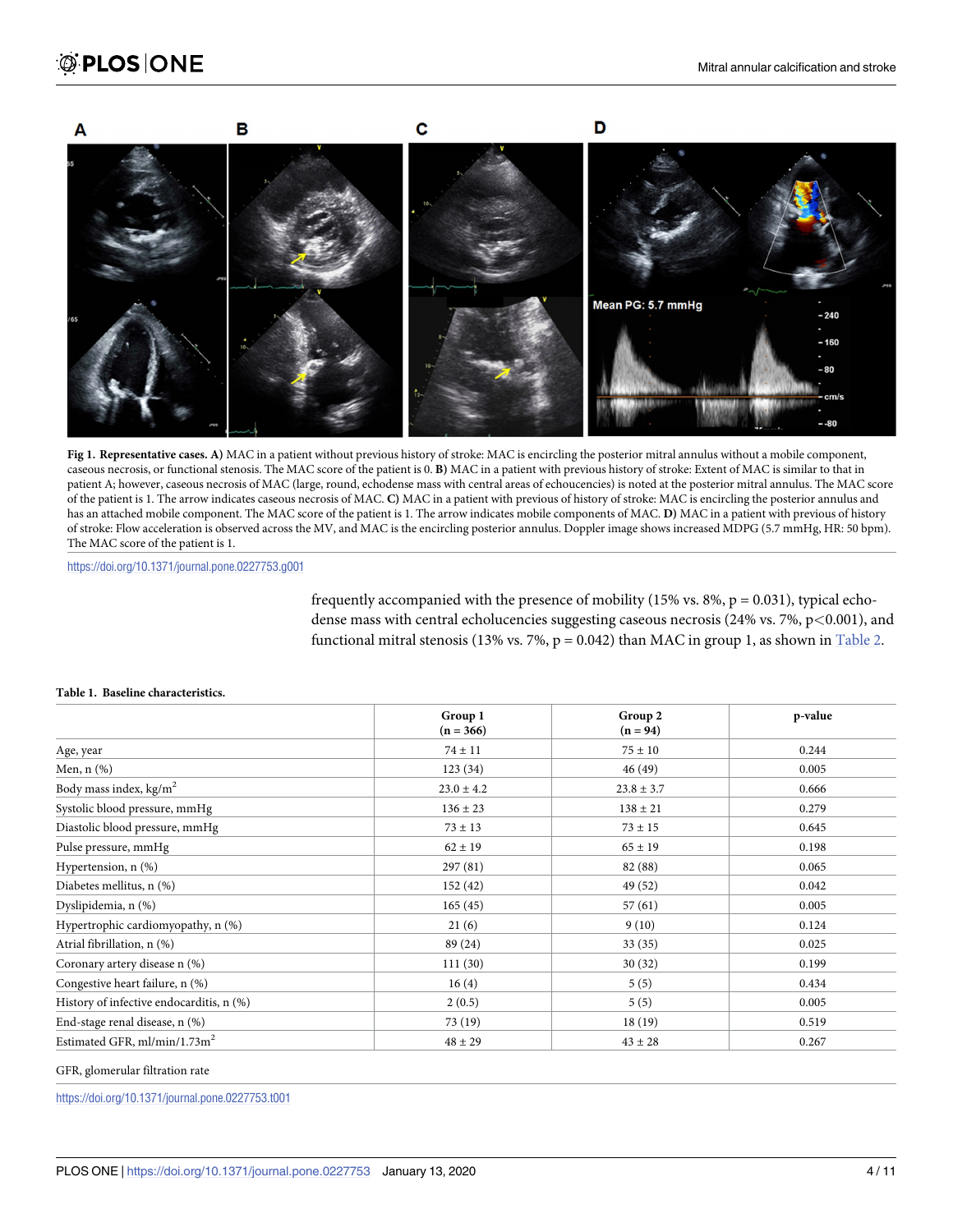#### <span id="page-4-0"></span>**[Table](#page-2-0) 2. Echocardiographic characteristics.**

|                                         | Group 1<br>$(n = 366)$ | Group2<br>$(n = 94)$ | p-value |
|-----------------------------------------|------------------------|----------------------|---------|
| LV end diastolic dimension, mm          | $49 \pm 7$             | $50 \pm 7$           | 0.582   |
| LV end systolic dimension, mm           | $33 \pm 8$             | $34 \pm 8$           | 0.873   |
| LV ejection fraction, %                 | $65 \pm 11$            | $62 \pm 12$          | 0.749   |
| LV mass index, $g/m^2$                  | $119 \pm 36$           | $128 \pm 50$         | 0.602   |
| Left atrial volume index, $ml/m2$       | $51 \pm 22$            | $55 \pm 22$          | 0.602   |
| E velocity, m/s                         | $0.94 \pm 0.31$        | $0.99 \pm 0.30$      | 0.784   |
| A velocity, m/s                         | $1.09 \pm 0.33$        | $1.08 \pm 0.33$      | 0.793   |
| $e$ ', cm/s                             | $4.70 \pm 1.58$        | $4.52 \pm 1.47$      | 0.814   |
| E/e                                     | $22 \pm 9$             | $24 \pm 10$          | 0.073   |
| RV systolic pressure, mmHg              | $37 \pm 15$            | $37 \pm 13$          | 0.828   |
| <b>Characteristics of MAC</b>           |                        |                      |         |
| Thickness                               | $6.3 \pm 4.2$          | $6.3 \pm 3.7$        | 0.854   |
| $0-10$ mm                               | 301 (82)               | 76 (81)              | 0.764   |
| $10 - 20$ mm                            | 51(17)                 | 18(19)               | 0.544   |
| $> 20$ mm                               | 3(0)                   | 0(0)                 | 1.000   |
| Extent, $n$ $(\%)$                      |                        |                      |         |
| Posterior annulus only                  | 228(63)                | 59(63)               | 0.516   |
| Anterior annulus only                   | 7(2)                   | 0(0)                 | 0.354   |
| Bilateral annuli                        | 131(36)                | 35(37)               | 0.810   |
| Presence of mobility, n (%)             | 28(8)                  | 14(15)               | 0.031   |
| Caseous necrosis, n (%)                 | 25(7)                  | 23(24)               | < 0.001 |
| Functional mitral stenosis, n (%)       | 24(7)                  | 12(13)               | 0.042   |
| Significant mitral regurgitation, n (%) | 51(14)                 | 15(16)               | 0.361   |
| <b>MAC</b> score                        | $0.23 \pm 0.52$        | $0.50 \pm 0.77$      | < 0.001 |
| MAC score 0, n (%)                      | 299 (82)               | 61(65)               | < 0.001 |
| MAC score 1, n (%)                      | 50(14)                 | 21(22)               | 0.038   |
| MAC score $2$ , n $(\%)$                | 17(5)                  | 10(11)               | 0.027   |
| MAC score $3$ , n $(\%)$                | 0(0)                   | 2(2)                 | 0.005   |

LV, left ventricle; E, mitral inflow early diastolic filling; A, mitral inflow late diastolic filling; E/e', ratio of mitral inflow early diastolic filling to early diastolic mitral annular velocity; RV, right ventricle; MAC, mitral annular calcification

<https://doi.org/10.1371/journal.pone.0227753.t002>

Group 2 had higher MAC score compared to group 1 (0.50 ± 0.77 vs. 0.23 ± 0.52, p*<*0.001) resulting from lower incidence of MAC score 0 and higher incidences of MAC score 1, 2, and 3 in group 2. [Fig](#page-3-0) 1 shows representative cases of MAC in patients with or without previous stroke.

# **MAC characteristics in association with stroke**

Univariate analysis identified men, dyslipidemia, atrial fibrillation, history of infective endocarditis, MAC with mobility and, typical echo-dense mass with central echolucencies suggesting caseous necrosis to be associated with previous stroke [\(Table](#page-5-0) 3). MAC score was significantly associated with stroke ( $p = 0.004$ ). On multivariate analysis, MAC score remained independently associated with previous stroke after adjustment for age, sex, dyslipidemia, atrial fibrillation, and history of infective endocarditis. Compared with MAC score 0, MAC scores 1, 2, and 3 had increased odd ratio of 2.217, 4.106, and 20.575, respectively in association with previous stroke [\(Table](#page-5-0) 3). MAC score had incremental value in association with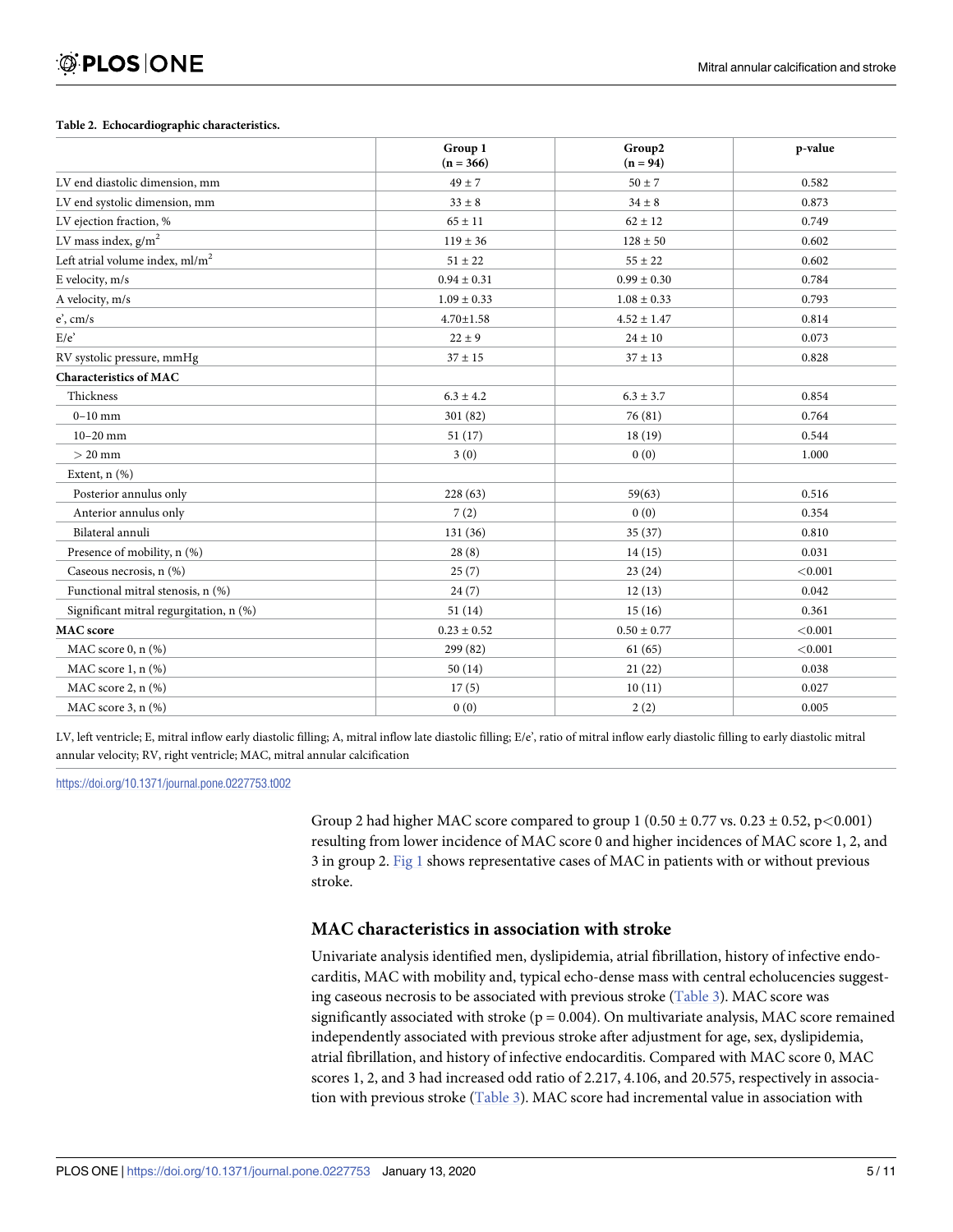|                          |           | Univariate      |         |           | Multivariate    |         |  |
|--------------------------|-----------|-----------------|---------|-----------|-----------------|---------|--|
|                          | <b>OR</b> | 95% CI          | p       | <b>OR</b> | 95% CI          | p       |  |
| Age                      | 1.009     | $0.988 - 1.030$ | 0.427   |           |                 |         |  |
| Men                      | 1.893     | 1.197-2.996     | 0.006   | 2.180     | 1.259-3.777     | 0.007   |  |
| Hypertension             | 1.784     | $0.903 - 3.525$ | 0.095   | 1.989     | 0.894-4.425     | 0.102   |  |
| Diabetes mellitus        | 1.533     | $0.973 - 2.416$ | 0.066   | 1.498     | $0.882 - 4.425$ | 0.116   |  |
| Congestive heart failure | 1.316     | 0.594-2.916     | 0.499   |           |                 |         |  |
| Dyslipidemia             | 1.716     | $1.071 - 2.750$ | 0.025   | 2.199     | 1.176-4.111     | 0.014   |  |
| End-stage renal disease  | 0.919     | $0.497 - 1.699$ | 0.787   |           |                 |         |  |
| Atrial fibrillation      | 6.597     | 1.165-3.123     | 0.010   | 1.795     | 1.006-3.201     | 0.051   |  |
| History of IE            | 10.225    | 1.952-53.57     | 0.006   | 8.702     | 1.457-51.980    | 0.017   |  |
| Thickness of MAC         | 1.005     | $0.952 - 1.062$ | 0.854   |           |                 |         |  |
| Bilateral MAC            | 1.064     | $0.665 - 1.702$ | 0.795   |           |                 |         |  |
| Functional MS            | 2.072     | $0.967 - 4.442$ | 0.061   |           |                 |         |  |
| MAC with mobility        | 2.412     | 1.340-4.343     | 0.003   |           |                 |         |  |
| Caseous necrosis         | 3.612     | 1.936-6.740     | < 0.001 |           |                 |         |  |
| MAC score                |           |                 | 0.004   |           |                 | < 0.001 |  |
| MAC score 1              | 2.101     | 1.175-3.754     | 0.031   | 2.217     | 1.097-4.123     | 0.025   |  |
| MAC score 2              | 2.883     | 1.126-6.601     | 0.027   | 4.106     | 1.623-10.386    | 0.003   |  |
| MAC score 3              | 9.803     | 0.986-109.828   | 0.064   | 20.575    | $1.642 - 257.7$ | 0.019   |  |

#### <span id="page-5-0"></span>**[Table](#page-4-0) 3. Logistic regression for independent factors in association with stroke.**

IE, infective endocarditis; MAC, mitral annular calcification; MS, mitral stenosis

<https://doi.org/10.1371/journal.pone.0227753.t003>

stroke over demographic factors (age, sex) and comorbidities (hypertension, diabetes, conges-tive heart failure, coronary artery disease, atrial fibrillation) [\(Fig](#page-6-0) 2). History of infective endocarditis also demonstrated significant additive value in association with stroke over MAC score.

#### **Discussion**

The principal finding of this study is that a simple MAC score, accounting for MAC mobility, typical echo-dense mass containing central echolucencies suggesting caseous necrosis, and functional mitral stenosis, was significantly associated with prior stroke, even after accounting for traditional risk factors including atrial fibrillation. The MAC score reflects functional and structural characteristics of MAC, as assessed by echocardiography, that may contribute to stroke risk. Also, previous history of infective endocarditis showed incremental value in association with stroke in addition to high risk features of MAC.

Previous community-based retrospective and prospective cohort studies reported association between MAC and stroke [[11](#page-9-0),[12](#page-9-0)[,27\]](#page-10-0). Framingham heart study showed in a 7-year followup study of 1,159 elderly patients (mean age: 70), MAC was associated with a 2.1 increased relative risk of stroke after adjustment of confounding variables including atrial fibrillation [[12](#page-9-0)]. Results from a relatively younger cohort of 2,723 American Indians (mean ages: 59.2) suggest similar results; during a median 7-year follow-up, MAC was associated with a 3.12 increased risk of stroke [\[11\]](#page-9-0). However, conflicting results have also been published. Results from a multiethnic cohort of 1,955 subjects (mean age: 68) revealed that MAC did not show significant association with ischemic stroke [[18](#page-9-0)]. In the SPAF (Stroke Prevention in Atrial Fibrillation) study, MAC failed to remain significantly associated with stroke when patients with non-rheumatic atrial fibrillation were excluded [[19\]](#page-9-0). The association between MAC and stroke was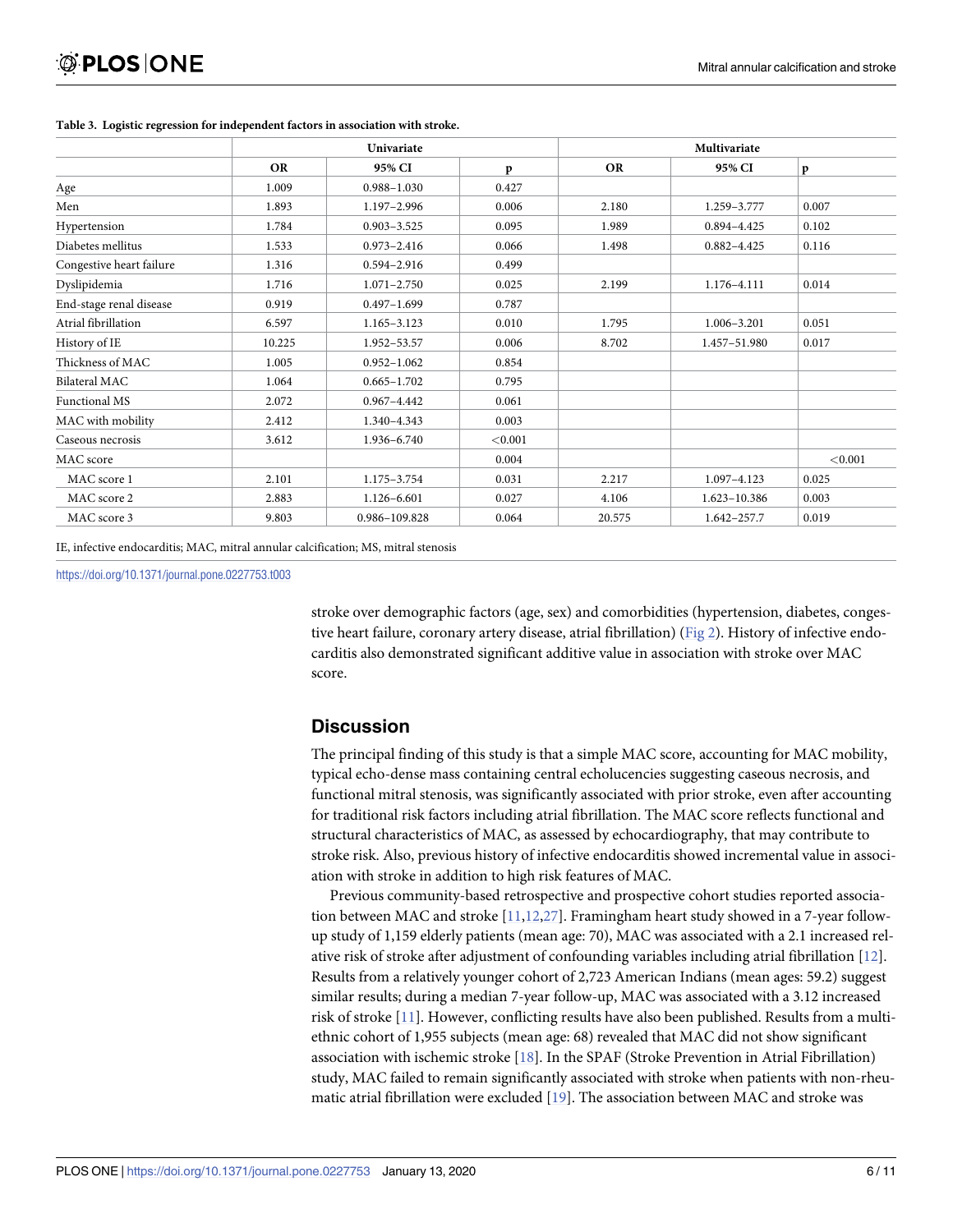<span id="page-6-0"></span>

# \* Age, gender, † HTN, DM, HF, CAD, Afib

# MAC, mitral annulus calcification; IE, infective endocarditis

[Fig](#page-5-0) 2. Incremental value of MAC score and a history of infective endocarditis over demographic factors and comorbidities for association with previous stroke. <https://doi.org/10.1371/journal.pone.0227753.g002>

> questioned by investigators who suggested that MAC is merely associated with other cardiovascular risk factors for stroke, such as age, hypertension, and atrial fibrillation [\[18\]](#page-9-0). Indeed, pathological studies supported that MAC is a form of atherosclerosis and is closely associated with incident atrial fibrillation, carotid atherosclerosis, and aortic atheroma, which are risk factors for cardioembolic and atherothrombotic stroke [\[15](#page-9-0)[,28–30](#page-10-0)].

> Our results showed that there are certain morphological and functional characters of MAC that were significantly associated with prior stroke, supporting previous study suggesting association of MAC and stroke. To our knowledge, there were a few studies focusing on characteristics of MAC with risk of stroke. A previous cohort study showed that thickness of MAC measured by M mode was linearly associated with increased risk of stroke [\[12\]](#page-9-0). From our results, thickness of MAC did not show significant association with stroke. Rather, complicated characteristics of MAC reflected by MAC score, consisting of mobility, presence of typical echo-dense mass with central echolucencies suggesting caseous necrosis, and functional mitral stenosis, had incremental value in association with stroke over traditional risk factors for stroke. As shown in [Fig](#page-3-0) 1, simple MAC without high risk features may not be associated with stroke and remains to be incidental findings. However, complicated MAC with many high-risk features may be a source of embolism or a more potent surrogate marker for composite risk factors for stroke and should not be neglected. Although our finding may be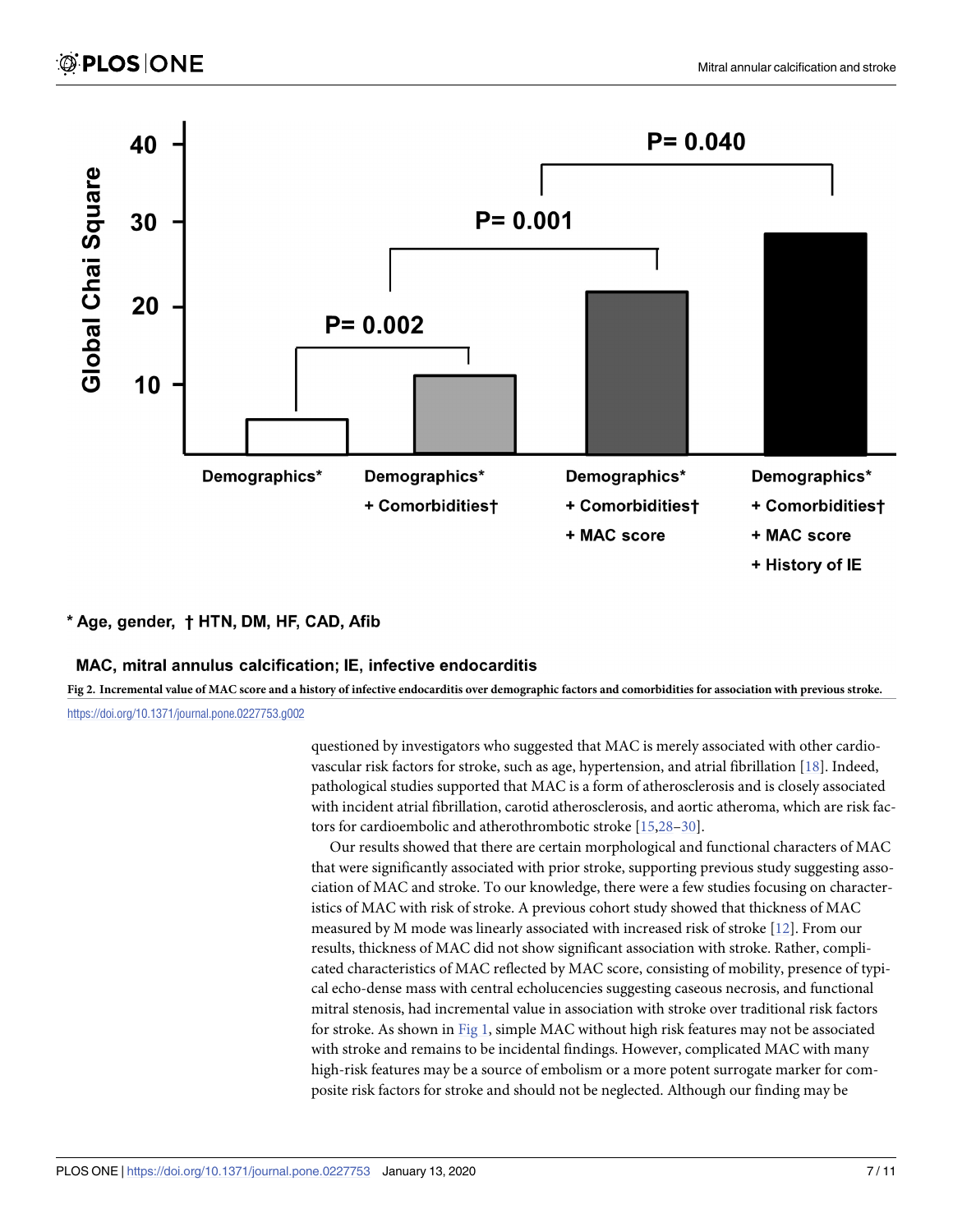<span id="page-7-0"></span>supporting evidence for association of MAC with stroke, due to the retrospective nature of our study, we cannot establish cause-and-effect association, and a prospective longitudinal study is needed in the future.

Interestingly, thickness of MAC did not show significant correlation with previous stroke. Results from the Framingham heart study showed that each millimeter in increased thickness of the MAC from M mode echocardiography represented a relative risk factor of 1.24 [[12](#page-9-0)]. However, from our data, maximal thickness did not differ between patients with or without history of stroke. The incremental value of MAC scores may represent extensively formed MAC around the annulus and may better reflect the severity of MAC than thickness measured from echocardiography or binary classification of extent according to involved annuli, which showed nonsignificant association in multivariate analysis. Moreover, presence of functional mitral stenosis may elevate left atrial pressure and be prone to thrombus formation. The mobile characteristic of MAC from our study reflects the risk of embolism of MAC, which is consistent with previous studies [\[31,32\]](#page-10-0). Typical echo-dense mass with central echolucencies suggesting caseous necrosis of MAC showed significant association with previous stroke in multivariate analysis. Histologically, caseous necrosis of MAC composed of an admixture of calcium, fatty acid, and cholesterol with toothpaste-like texture with caseous transformation of inner material [\[24\]](#page-9-0). This variant of MAC has not been adequately appreciated, and the precise mechanism involved in liquefaction and caseation is not well understood. The clinical implication of caseous necrosis has not been investigated much. A few case reports suggest possible association between caseous necrosis of MAC and stroke [\[33,34](#page-10-0)]. Possible mechanisms of stroke and caseous necrosis of MAC include embolization of small calcific materials, thrombus from ulceration of the surface or by direct fistulization into the lumen of the left atrium or ventricle. Further studies including multimodality imaging study are needed to reveal the clinical significance of caseous necrosis of MAC. Our results also demonstrated that previous history of infective endocarditis had incremental value in association with stroke over traditional risk factors and MAC score. Pressman et al. suggested that MAC may act as a possible nidus of infective endocarditis and vegetation frequently occurring on calcific nodules, increasing affinity to specific bacterial species as S. aureus.<sup>17</sup> Stroke from  $MAC = associated$  infective vegetation is likely to increase as the population ages and MAC is more prevalent in the elderly population.

This study has several limitations. First, a cause-and-effect relationship could not be determined due to the cross-sectional design of the current study. Prospective, longitudinal studies are needed to confirm the clinical implications of high risk morphological and functional characteristics of MAC. Our results, however, suggest possible high-risk features of MAC, and our results provide an impetus for further studies. Second, confirmation of previous stroke was based on documented medical records and previous brain imaging. As a consequence, a proportion of stroke may not have been included. As this was a retrospective study, classification of ischemic stroke could not be determined in some cases. Further studies are needed to determine if high-risk features of MAC are associated with certain types of stroke, such as embolic ischemic stroke. Third, lack of imaging modalities to assess MAC other than echocardiography may limit assessment of MAC severity. For example, computed tomography would be more accurate for assessing extent of MAC. We used five echocardiographic parameters to describe functional and structural characteristics of MAC to mitigate this limitation. In addition, we defined presence of caseous necrosis based on echocardiographic findings. Although pathologic confirmation was not performed, previous studies have shown that a typical echo-dense mass containing central areas of echolucencies at the posterior periannular region of the mitral valve on echocardiography is compatible with diagnosis of caseous necrosis from a surgical specimen [\[25\]](#page-9-0).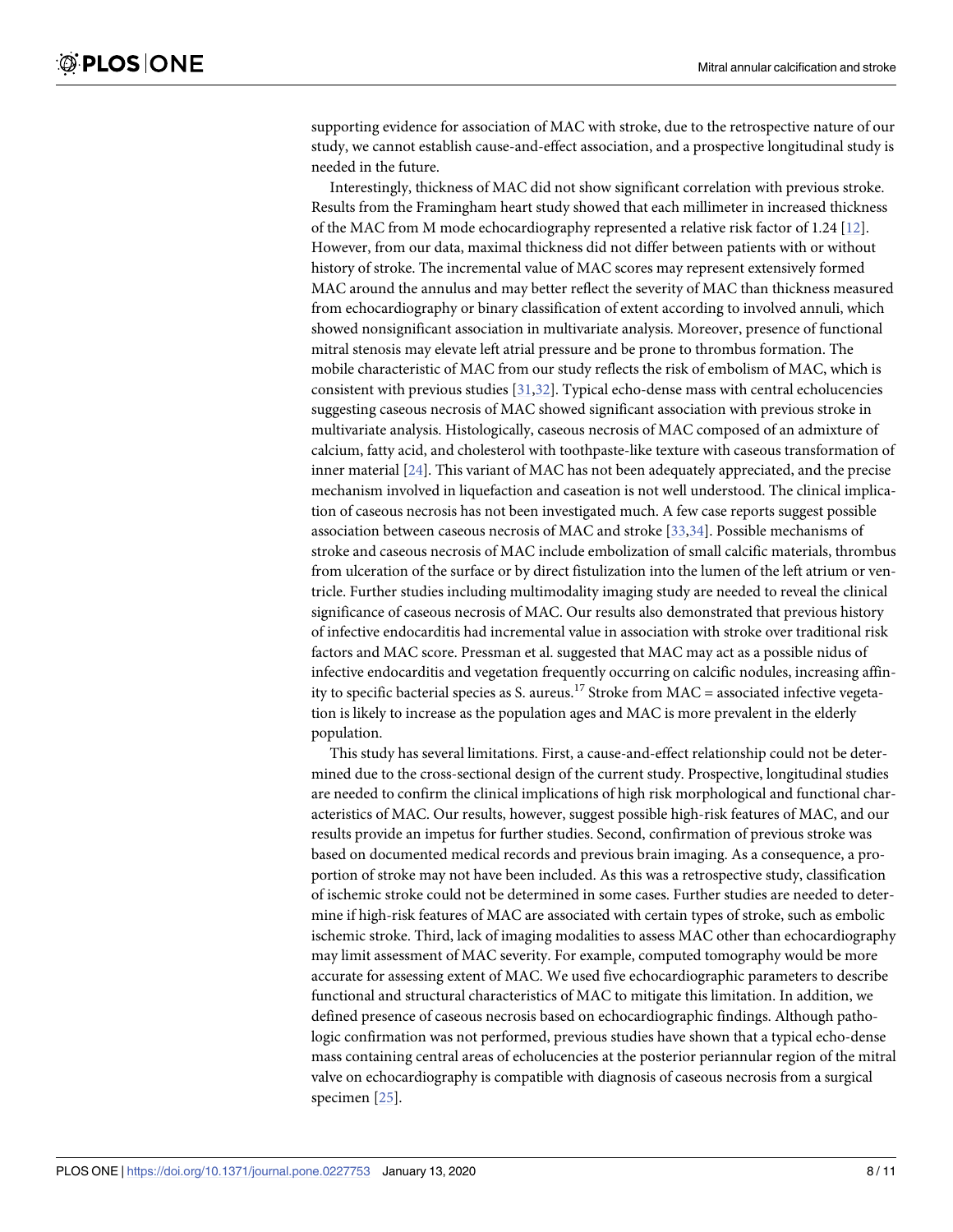# <span id="page-8-0"></span>**Conclusions**

In conclusion, morphological and functional characteristics of MAC had incremental value in association with stroke over traditional risk factors. MAC score consisting of mobility, typical echodense mass with central areas of echolucencies suggesting caseous necrosis, and functional mitral stenosis was independently associated with stroke and may reflect stroke risk. These results build on previous prospective cohort trials by demonstrating that MAC with high risk features has incremental value in association with stroke.

# **Supporting information**

**S1 [File.](http://www.plosone.org/article/fetchSingleRepresentation.action?uri=info:doi/10.1371/journal.pone.0227753.s001) Data set.** Data set of MAC pat. (PDF)

### **Author Contributions**

**Conceptualization:** Chi Young Shim.

**Data curation:** Darae Kim, Geu-Ru Hong, Hyeonju Jeong, Jong-Won Ha.

**Formal analysis:** Darae Kim.

**Investigation:** Darae Kim.

**Methodology:** Chi Young Shim.

**Resources:** Chi Young Shim, Geu-Ru Hong.

**Writing – original draft:** Darae Kim.

**Writing – review & editing:** Chi Young Shim.

#### **References**

- **[1](#page-1-0).** Korn D, Desanctis RW, Sell S. Massive calcification of the mitral annulus. A clinicopathological study of fourteen cases. N Engl J Med. 1962; 267:900–9. <https://doi.org/10.1056/NEJM196211012671802> PMID: [14034804](http://www.ncbi.nlm.nih.gov/pubmed/14034804)
- **[2](#page-1-0).** Pomerance A. Pathological and clinical study of calcification of the mitral valve ring. J Clin Pathol. 1970; 23:354–61. <https://doi.org/10.1136/jcp.23.4.354> PMID: [5430424](http://www.ncbi.nlm.nih.gov/pubmed/5430424)
- **[3](#page-1-0).** Fertman MH, Wolff L. Calcification of the mitral valve. Am Heart J. 1946; 31:580–9. [https://doi.org/10.](https://doi.org/10.1016/0002-8703(46)90004-x) [1016/0002-8703\(46\)90004-x](https://doi.org/10.1016/0002-8703(46)90004-x) PMID: [20981944](http://www.ncbi.nlm.nih.gov/pubmed/20981944)
- **[4](#page-1-0).** Fox CS, Vasan RS, Parise H, Levy D, O'Donnell CJ, D'Agostino RB, et al. Mitral annular calcification predicts cardiovascular morbidity and mortality—The Framingham Heart Study. Circulation. 2003; 107:1492–6. <https://doi.org/10.1161/01.Cir.0000058168.26163.Bc> WOS:000181764600009 PMID: [12654605](http://www.ncbi.nlm.nih.gov/pubmed/12654605)
- **5.** Gondrie MJA, van der Graaf Y, Jacobs PC, Oen AL, Mali WPTM, Grp PS. The association of incidentally detected heart valve calcification with future cardiovascular events. European Radiology. 2011; 21:963–73. <https://doi.org/10.1007/s00330-010-1995-0> WOS:000289291100009 PMID: [21058039](http://www.ncbi.nlm.nih.gov/pubmed/21058039)
- **6.** Volzke H, Haring R, Lorbeer R, Wallaschofski H, Reffelmann T, Empen K, et al. Heart valve sclerosis predicts all-cause and cardiovascular mortality. Atherosclerosis. 2010; 209:606–10. [https://doi.org/10.](https://doi.org/10.1016/j.atherosclerosis.2009.10.030) [1016/j.atherosclerosis.2009.10.030](https://doi.org/10.1016/j.atherosclerosis.2009.10.030) WOS:000276158000048 PMID: [19922935](http://www.ncbi.nlm.nih.gov/pubmed/19922935)
- **7.** Ramaraj R, Manrique C, Hashemzadeh M, Movahed MR. Mitral annulus calcification is independently associated with all-cause mortality. Experimental & Clinical Cardiology. 2013; 18:E5–E7. WOS:000319219000002
- **8.** Atar S, Jeon DS, Luo H, Siegel RJ. Mitral annular calcification: a marker of severe coronary artery disease in patients under 65 years old. Heart. 2003; 89:161–4. <https://doi.org/10.1136/heart.89.2.161> WOS:000180611700016 PMID: [12527666](http://www.ncbi.nlm.nih.gov/pubmed/12527666)
- **[9](#page-1-0).** Lu ML, Gupta S, Romero-Corral A, Matejkova M, De Venecia T, Obasare E, et al. Cardiac Calcifications on Echocardiography Are Associated with Mortality and Stroke. J Am Soc Echocardiogr. 2016; 29:1171–8. <https://doi.org/10.1016/j.echo.2016.08.020> PMID: [27742243](http://www.ncbi.nlm.nih.gov/pubmed/27742243)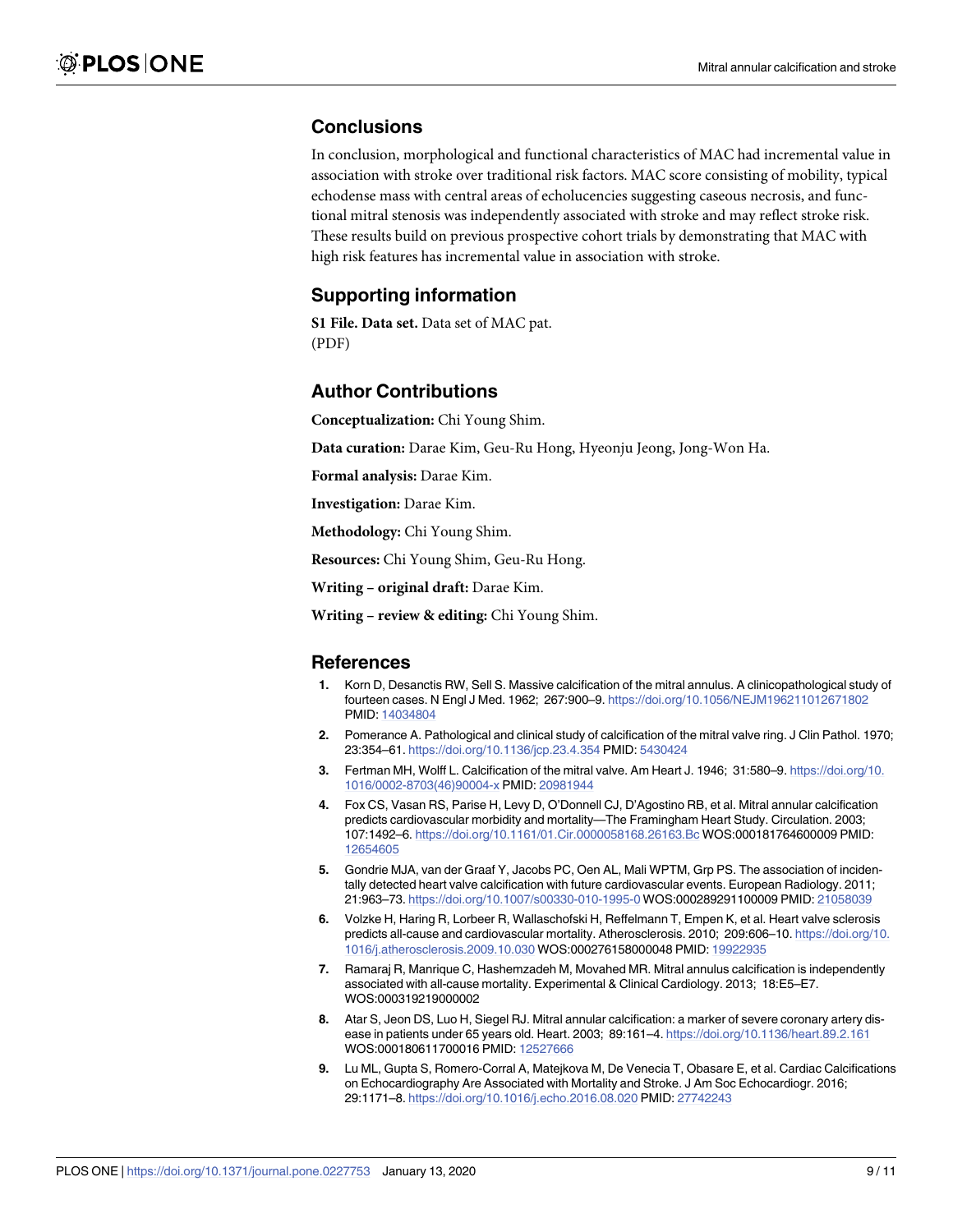- <span id="page-9-0"></span>**[10](#page-1-0).** Gardin JM, McCleland R, Kitzman D, Lima JAC, Bommer W, Klopfenstein HS, et al. M-mode echocardiographic predictors at six- to seven-year incidence of coronary heart disease, stroke, congestive heart failure, and mortality in an elderly cohort (the Cardiovascular Health Study). American Journal of Cardiology. 2001; 87:1051–7. WOS:000168352700004 [https://doi.org/10.1016/s0002-9149\(01\)01460-6](https://doi.org/10.1016/s0002-9149(01)01460-6) PMID: [11348601](http://www.ncbi.nlm.nih.gov/pubmed/11348601)
- **[11](#page-2-0).** Kizer JR, Wiebers DO, Whisnant JP, Galloway JM, Welty TK, Lee ET, et al. Mitral annular calcification, aortic valve sclerosis, and incident stroke in adults free of clinical cardiovascular disease: the Strong Heart Study. Stroke. 2005; 36:2533–7. <https://doi.org/10.1161/01.STR.0000190005.09442.ad> PMID: [16254219](http://www.ncbi.nlm.nih.gov/pubmed/16254219)
- **[12](#page-1-0).** Benjamin EJ, Plehn JF, D'Agostino RB, Belanger AJ, Comai K, Fuller DL, et al. Mitral annular calcification and the risk of stroke in an elderly cohort. N Engl J Med. 1992; 327:374–9. [https://doi.org/10.1056/](https://doi.org/10.1056/NEJM199208063270602) [NEJM199208063270602](https://doi.org/10.1056/NEJM199208063270602) PMID: [1625711](http://www.ncbi.nlm.nih.gov/pubmed/1625711)
- **[13](#page-1-0).** Allison MA, Cheung P, Criqui MH, Langer RD, Wright CM. Mitral and aortic annular calcification are highly associated with systemic calcified atherosclerosis. Circulation. 2006; 113:861-6. [https://doi.org/](https://doi.org/10.1161/CIRCULATIONAHA.105.552844) [10.1161/CIRCULATIONAHA.105.552844](https://doi.org/10.1161/CIRCULATIONAHA.105.552844) PMID: [16461818](http://www.ncbi.nlm.nih.gov/pubmed/16461818)
- **[14](#page-1-0).** Adler Y, Vaturi M, Fink N, Tanne D, Shapira Y, Weisenberg D, et al. Association between mitral annulus calcification and aortic atheroma: a prospective transesophageal echocardiographic study. Atherosclerosis. 2000; 152:451–6. ISI:000089651000020 [https://doi.org/10.1016/s0021-9150\(99\)00497-9](https://doi.org/10.1016/s0021-9150(99)00497-9) PMID: [10998474](http://www.ncbi.nlm.nih.gov/pubmed/10998474)
- **[15](#page-1-0).** O'Neal WT, Efird JT, Nazarian S, Alonso A, Heckbert SR, Soliman EZ. Mitral annular calcification and incident atrial fibrillation in the Multi-Ethnic Study of Atherosclerosis. Europace. 2015; 17:358–63. ISI:000351605000005 <https://doi.org/10.1093/europace/euu265> PMID: [25341740](http://www.ncbi.nlm.nih.gov/pubmed/25341740)
- **[16](#page-1-0).** O'Neal WT, Efird JT, Nazarian S, Alonso A, Michos ED, Szklo M, et al. Mitral annular calcification progression and the risk of atrial fibrillation: results from MESA. European Heart Journal-Cardiovascular Imaging. 2018; 19:279–84. ISI:000427282100008 <https://doi.org/10.1093/ehjci/jex093> PMID: [28460029](http://www.ncbi.nlm.nih.gov/pubmed/28460029)
- **[17](#page-1-0).** Pressman GS, Rodriguez-Ziccardi M, Gartman CH, Obasare E, Melendres E, Arguello V, et al. Mitral Annular Calcification as a Possible Nidus for Endocarditis: A Descriptive Series with Bacteriological Differences Noted. Journal of the American Society of Echocardiography. 2017; 30:572–8. ISI:000405452500009 <https://doi.org/10.1016/j.echo.2017.01.016> PMID: [28366636](http://www.ncbi.nlm.nih.gov/pubmed/28366636)
- **[18](#page-1-0).** Kohsaka S, Jin Z, Rundek T, Boden-Albala B, Homma S, Sacco RL, et al. Impact of mitral annular calcification on cardiovascular events in a multiethnic community: the Northern Manhattan Study. JACC Cardiovasc Imaging. 2008; 1:617–23. <https://doi.org/10.1016/j.jcmg.2008.07.006> PMID: [19356491](http://www.ncbi.nlm.nih.gov/pubmed/19356491)
- **[19](#page-1-0).** Vaziri S, Bikkina M, Levy D. Predictors of thromboembolism in atrial fibrillation. Ann Intern Med. 1992; 117:89–90. <https://doi.org/10.7326/0003-4819-117-1-89> PMID: [1596053](http://www.ncbi.nlm.nih.gov/pubmed/1596053)
- **[20](#page-1-0).** Aho K, Harmsen P, Hatano S, Marquardsen J, Smirnov VE, Strasser T. Cerebrovascular disease in the community: results of a WHO collaborative study. Bull World Health Organ. 1980; 58:113–30. PMID: [6966542](http://www.ncbi.nlm.nih.gov/pubmed/6966542)
- **[21](#page-1-0).** Eknoyan G, Levin NW. K/DOQI clinical practice guidelines for chronic kidney disease: Evaluation, classification, and stratification—Foreword. American Journal of Kidney Diseases. 2002; 39:S14–S266. <https://doi.org/10.1053/ajkd.2002.30939> WOS:000174176800001
- **[22](#page-1-0).** Lang RM, Badano LP, Mor-Avi V, Afilalo J, Armstrong A, Ernande L, et al. Recommendations for cardiac chamber quantification by echocardiography in adults: an update from the American Society of Echocardiography and the European Association of Cardiovascular Imaging. J Am Soc Echocardiogr. 2015; 28:1–39 e14. <https://doi.org/10.1016/j.echo.2014.10.003> PMID: [25559473](http://www.ncbi.nlm.nih.gov/pubmed/25559473)
- **[23](#page-1-0).** Nagueh SF, Smiseth OA, Appleton CP, Byrd BF 3rd, Dokainish H, Edvardsen T, et al. Recommendations for the Evaluation of Left Ventricular Diastolic Function by Echocardiography: An Update from the American Society of Echocardiography and the European Association of Cardiovascular Imaging. J Am Soc Echocardiogr. 2016; 29:277–314. <https://doi.org/10.1016/j.echo.2016.01.011> PMID: [27037982](http://www.ncbi.nlm.nih.gov/pubmed/27037982)
- **[24](#page-2-0).** Deluca G, Correale M, Ieva R, Del Salvatore B, Gramenzi S, Di Biase M. The incidence and clinical course of caseous calcification of the mitral annulus: A prospective echocardiographic study. Journal of the American Society of Echocardiography. 2008; 21:828–33. WOS:000257205300011 [https://doi.org/](https://doi.org/10.1016/j.echo.2007.12.004) [10.1016/j.echo.2007.12.004](https://doi.org/10.1016/j.echo.2007.12.004) PMID: [18222637](http://www.ncbi.nlm.nih.gov/pubmed/18222637)
- **[25](#page-2-0).** Harpaz D, Auerbach I, Vered Z, Motro M, Tobar A, Rosenblatt S. Caseous calcification of the mitral annulus: a neglected, unrecognized diagnosis. J Am Soc Echocardiogr. 2001; 14:825–31. [https://doi.](https://doi.org/10.1067/mje.2001.111877) [org/10.1067/mje.2001.111877](https://doi.org/10.1067/mje.2001.111877) PMID: [11490332](http://www.ncbi.nlm.nih.gov/pubmed/11490332)
- **[26](#page-2-0).** Akram MR, Chan T, McAuliffe S, Chenzbraun A. Non-rheumatic annular mitral stenosis: prevalence and characteristics. Eur J Echocardiogr. 2009; 10:103–5. <https://doi.org/10.1093/ejechocard/jen179> PMID: [18579487](http://www.ncbi.nlm.nih.gov/pubmed/18579487)